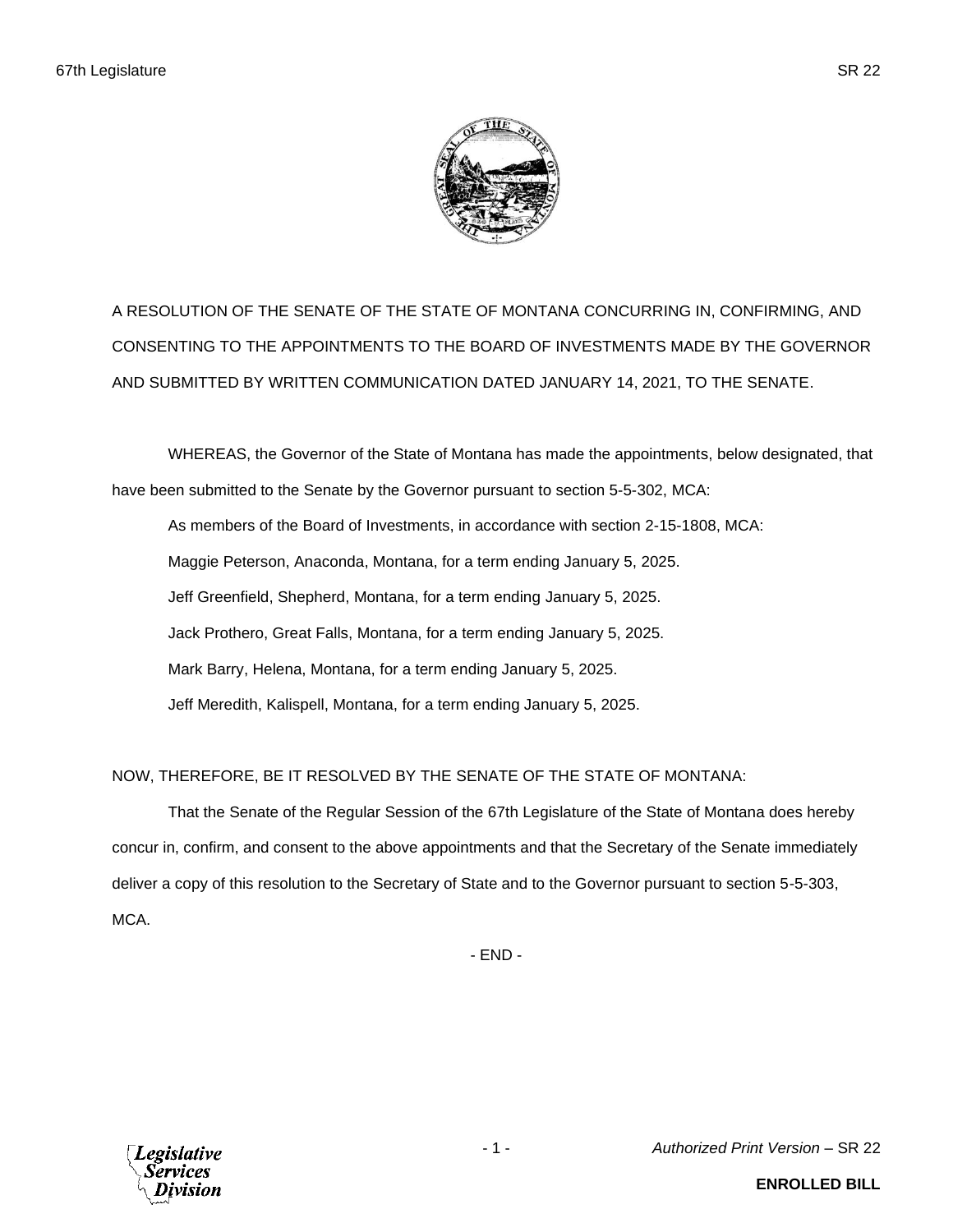## SENATE RESOLUTION NO. 22

INTRODUCED BY D. KARY

A RESOLUTION OF THE SENATE OF THE STATE OF MONTANA CONCURRING IN, CONFIRMING, AND CONSENTING TO THE APPOINTMENTS TO THE BOARD OF INVESTMENTS MADE BY THE GOVERNOR AND SUBMITTED BY WRITTEN COMMUNICATION DATED JANUARY 14, 2021, TO THE SENATE.